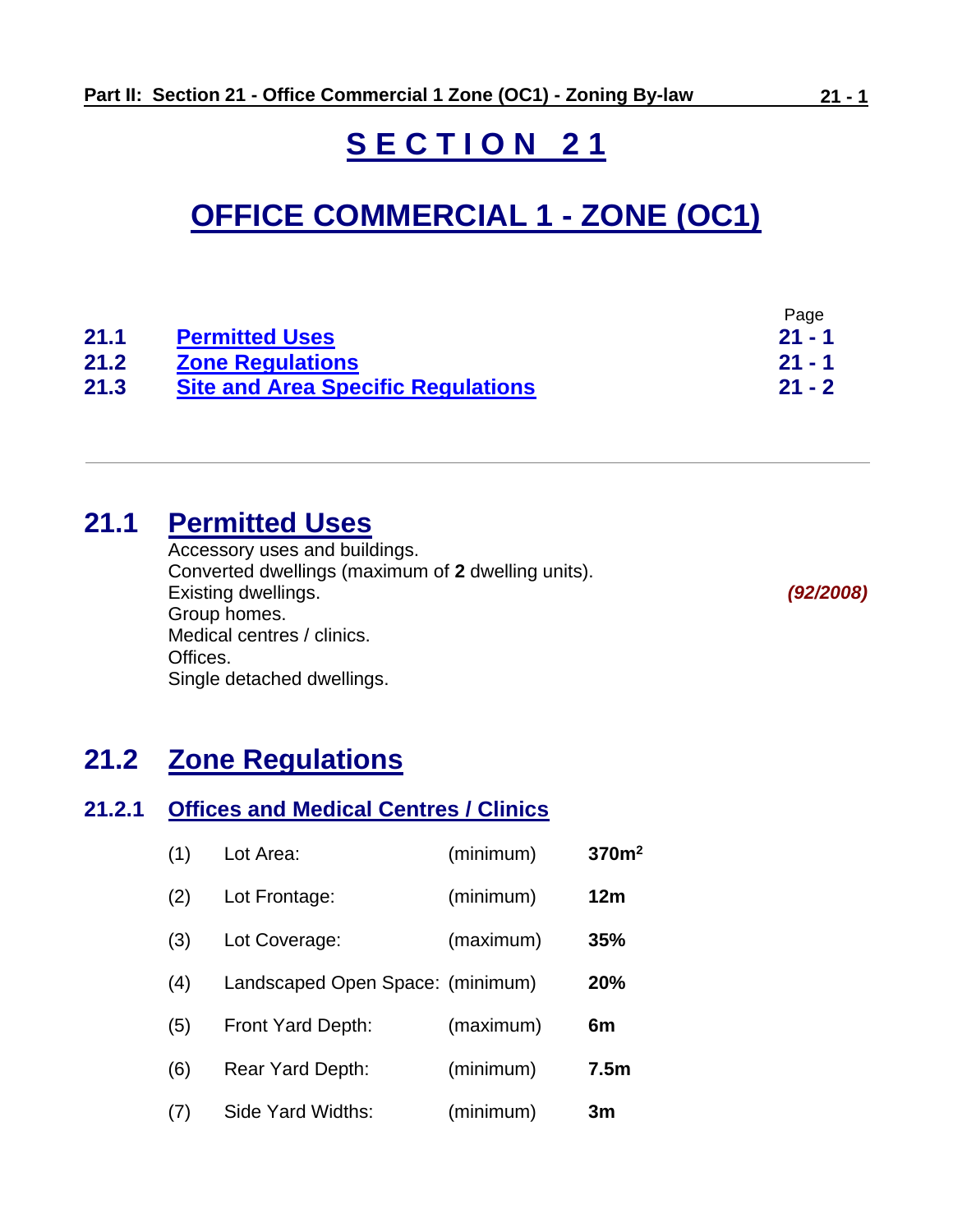| $21 - 2$ | Part II: Section 21 - Office Commercial 1 Zone (OC1) - Zoning By-law |                   |           |                                                                   |
|----------|----------------------------------------------------------------------|-------------------|-----------|-------------------------------------------------------------------|
|          | (8)                                                                  | Height:           | (maximum) | 10m                                                               |
|          | (9)                                                                  | Landscaped Strip: | (minimum) | <b>3m</b> adjacent to a Residential Zone<br>or a residential use  |
| 21.2.2   |                                                                      |                   |           | <b>Single Detached Dwellings Converted Dwellings and Existing</b> |

### **21.2.2 Single Detached Dwellings Converted Dwellings and Existing Dwellings** *(41/2010)*

The regulations set out in Section 7.2.1 shall apply.

### **21.2.3 Group Homes**

*(41/2010)*

(1) The regulations set out in **Section 3.16** shall apply.

## <span id="page-1-0"></span>**21.3 Site and Area Specific Regulations**

**The following site and area specific zones shall be subject to the preceding permitted uses and zone regulations except where those permitted uses and regulations are varied by the provisions of these site and area specific zones**.

|              | Page     |               | Page     |               | Page      |
|--------------|----------|---------------|----------|---------------|-----------|
| <b>OC1-1</b> | $21 - 3$ | <b>OC1-7</b>  | $21 - 6$ | <b>OC1-13</b> | $21 - 9$  |
| <b>OC1-2</b> | $21 - 3$ | <b>OC1-8</b>  | $21 - 6$ | <b>OC1-14</b> | $21 - 9$  |
| <b>OC1-3</b> | $21 - 4$ | <b>OC1-9</b>  | $21 - 7$ | <b>OC1-15</b> | $21 - 10$ |
| <b>OC1-4</b> | $21 - 4$ | <b>OC1-10</b> | $21 - 7$ | <b>OC1-16</b> | $21 - 10$ |
| <b>OC1-5</b> | $21 - 5$ | <b>OC1-11</b> | $21 - 8$ | <b>OC1-17</b> | $21 - 10$ |
| <b>OC1-6</b> | $21 - 5$ | <b>OC1-12</b> | $21 - 8$ |               |           |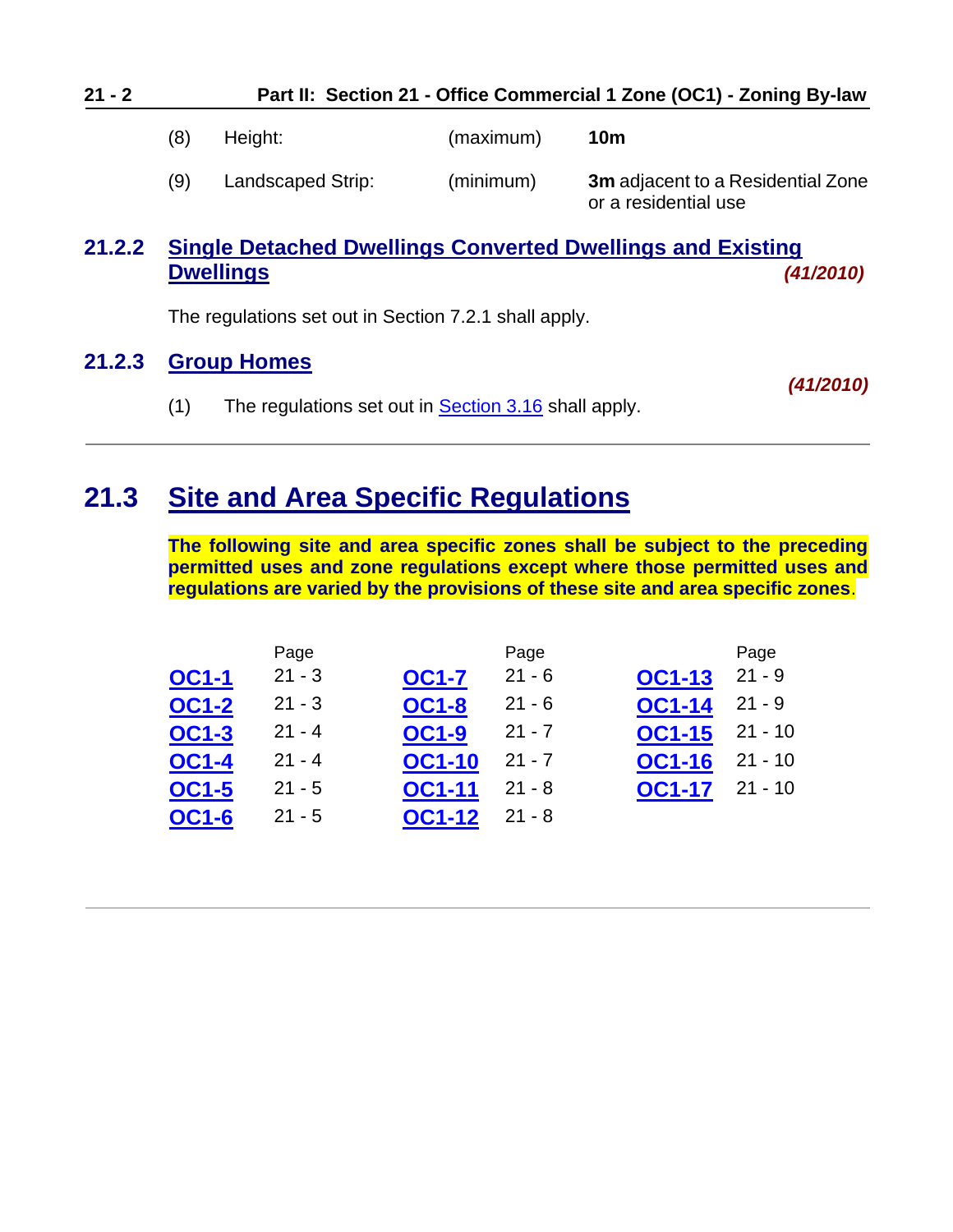## <span id="page-2-0"></span>**21.3.1 OC1-1** (See Zoning Map Part 27)

#### **21.3.1.1 Permitted Uses**

The lands may be used for the following uses only:

- (1) Accessory uses and buildings.
- (2) Medical centres/clinics.
- (3) Offices.

#### **21.3.1.2 Site Zone Regulations**

- (1) Lot Frontage: (minimum) **30m** (2) Front Yard Depth: (minimum) **6m** (3) Side Yard Widths: (minimum) - **5m** adjacent to a Residential Zone
- or residential use, except that should the existing building located at **291 Exmouth Street** be retained and utilized for the purpose of offices and/or a medical centre/clinic, then the existing east side yard setback may be maintained 6m from a flanking street (4) Rear Yard Depth: (minimum) **7.5m** (5) Lot Coverage: (maximum) **35%** (6) Height: (maximum) **2** storeys (7) Landscaped Open Space: (minimum) **15%**

# <span id="page-2-1"></span>**21.3.2 OC1-2** (See Zoning Map Part 27)

#### **21.3.2.1 Permitted Uses**

- (1) Accessory uses and buildings.
- (2) Offices.

#### **21.3.2.2 Site Zone Regulations**

| (1) | <b>Building Setbacks:</b>       | (minimum) | as existed on the date of passing<br>of this By-law                  |
|-----|---------------------------------|-----------|----------------------------------------------------------------------|
| (2) | <b>Floor Area Restrictions:</b> | (maximum) | 1,858m <sup>2</sup> of office floor space<br>excluding basements     |
| (3) | Height:                         | (maximum) | 2 storeys for building at south-west<br>corner of Exmouth and Parker |
|     |                                 |           | <b>Streets</b>                                                       |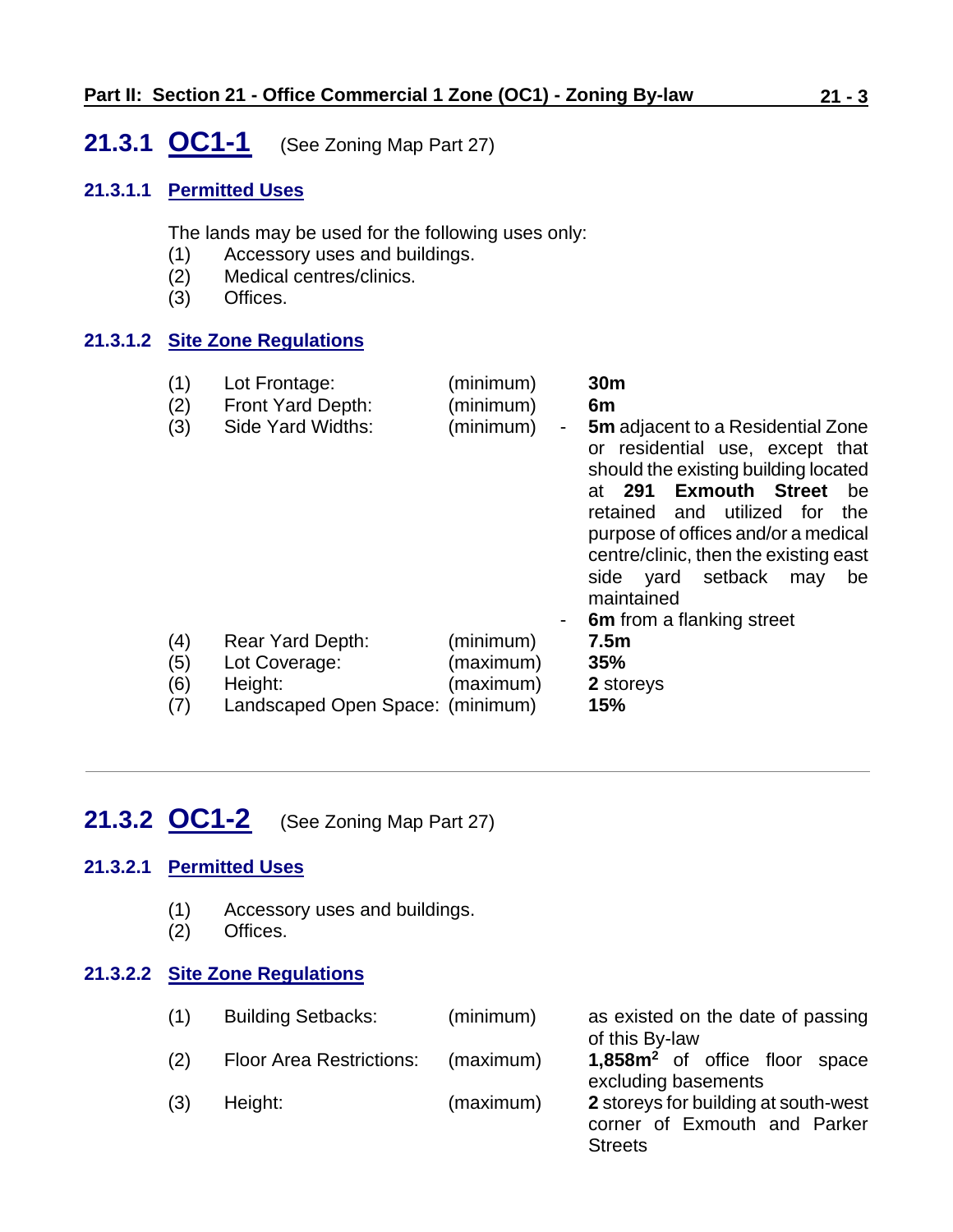| $21 - 4$ |     | Part II: Section 21 - Office Commercial 1 Zone (OC1) - Zoning By-law |           |                                                                                                             |  |  |
|----------|-----|----------------------------------------------------------------------|-----------|-------------------------------------------------------------------------------------------------------------|--|--|
|          | (4) | Access:                                                              | (minimum) | vehicular access to both Parker<br>and Napier Streets by means of a<br>right-of-way across the adjacent lot |  |  |
|          | (5) | Landscaped Open Space: (minimum)                                     |           | 30%                                                                                                         |  |  |
|          |     |                                                                      |           |                                                                                                             |  |  |

### <span id="page-3-0"></span>**21.3.3 OC1-3** (See Zoning Map Part 27)

#### **21.3.3.1 Permitted Uses**

- (1) Accessory uses and buildings.
- (2) Offices.

#### **21.3.3.2 Site Zone Regulations**

| Character:              | (minimum) | exterior of the office building to be |
|-------------------------|-----------|---------------------------------------|
|                         |           | of a residential character            |
| Floor Area Restriction: | (maximum) | 289m <sup>2</sup> of office space     |

## <span id="page-3-1"></span>**21.3.4 OC1-4** (See Zoning Map Part 22)

#### **21.3.4.1 Permitted Uses**

- (1) Accessory uses and buildings.
- (2) Offices for accountants, barristers and solicitors, chiropractors, Christian science practitioners, dentists, denture therapists, insurance agents, osteopaths, physicians, and psychologists.

#### **21.3.4.2 Site Zone Regulations**

| (1) | <b>Building Setbacks:</b>        | (minimum) | as existed on the date of passing<br>of this By-law |
|-----|----------------------------------|-----------|-----------------------------------------------------|
| (2) | Height:                          | (maximum) | as existed on the date of passing<br>of this By-law |
| (3) | <b>Number of Suites:</b>         | (maximum) | 4                                                   |
| (4) | Parking:                         | (minimum) | 28 parking spaces                                   |
| (5) | Landscaped Open Space: (minimum) |           | as existed on the date of passing<br>of this By-law |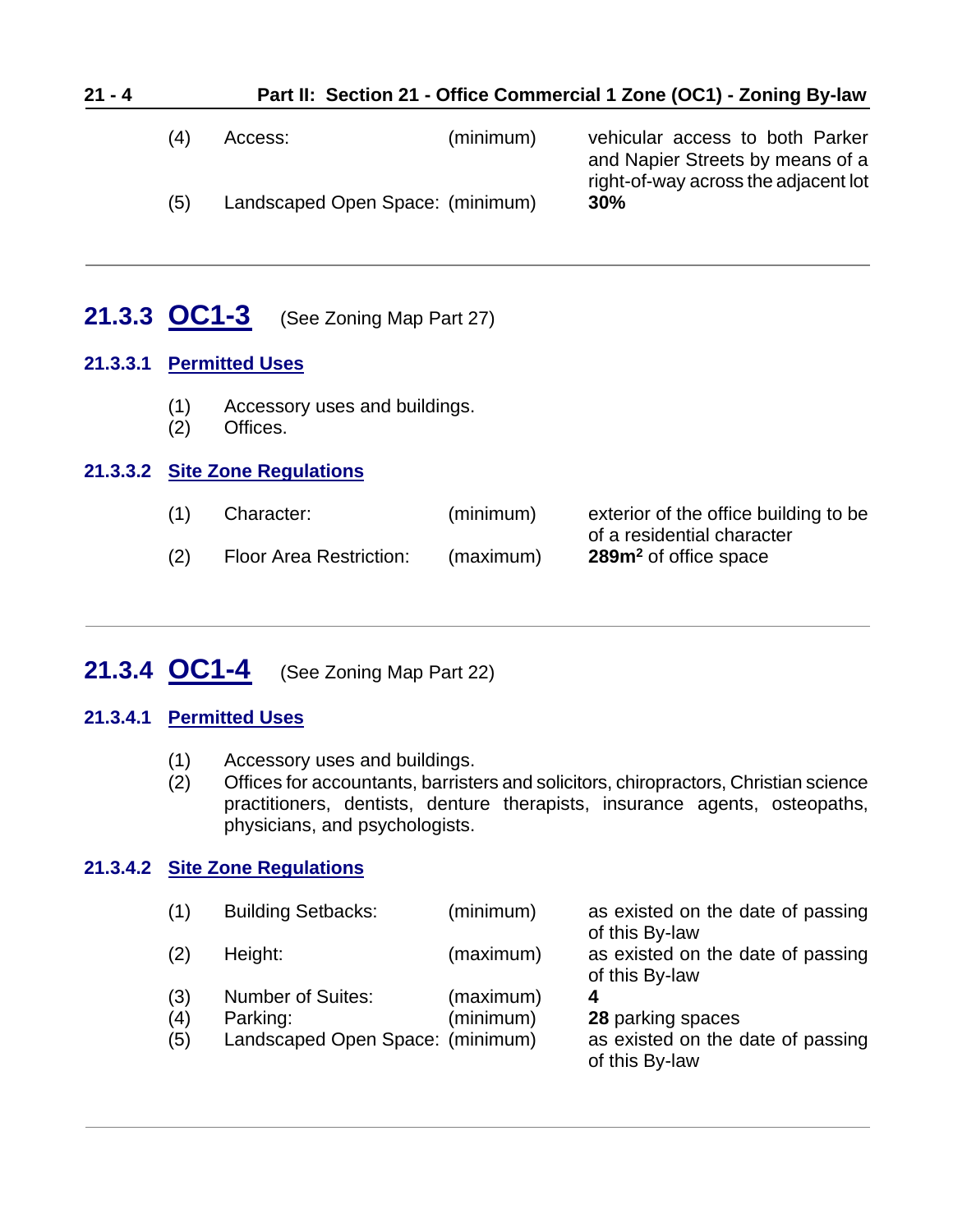## <span id="page-4-0"></span>**21.3.5 OC1-5** (Removed) *(104/2017)*

### <span id="page-4-1"></span>**21.3.6 OC1-6** (See Zoning Map Part 43)

#### **21.3.6.1 Permitted Uses**

- (1) Accessory uses and buildings.
- (2) Offices for a doctor, dentist, chiropractor, osteopath or optometrist.

### **21.3.6.2 Site Zone Regulations**

| (1) | <b>Existing Building:</b> |           |                                    |
|-----|---------------------------|-----------|------------------------------------|
|     | (a) west side yard width: | (minimum) | as existed on the date of passing  |
|     |                           |           | of this By-law                     |
|     | (b) driveway width:       | (maximum) | as existed on the date of passing  |
|     |                           |           | of this By-law                     |
|     | (c) landscaped strip:     | (minimum) | 3m along east property line        |
| (2) | New Building:             | (minimum) | shall comply with all requirements |
|     |                           |           | of Section 21.2                    |
|     |                           |           |                                    |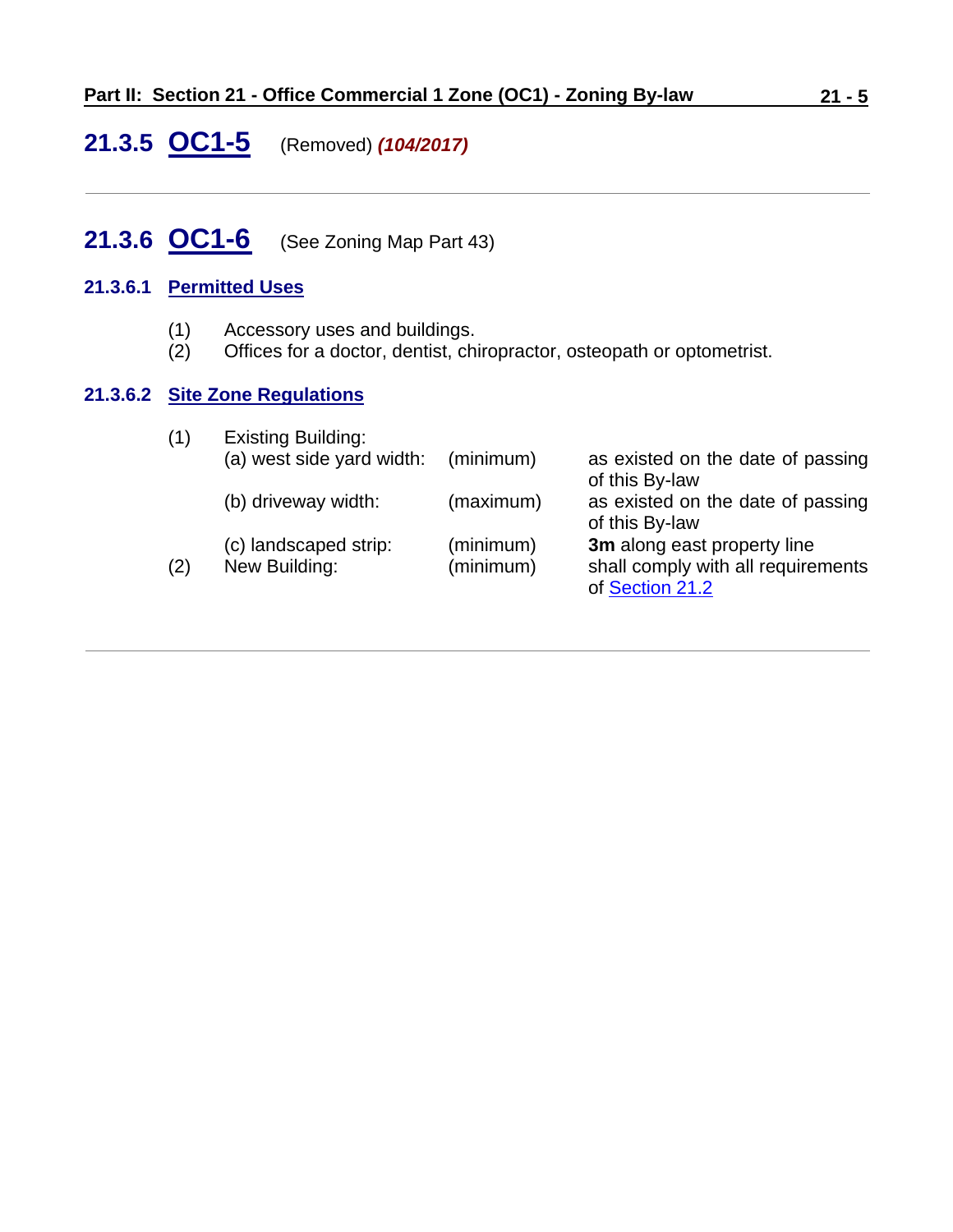### <span id="page-5-0"></span>**21.3.7 OC1-7** (See Zoning Map Part 43)

#### **21.3.7.1 Permitted Uses**

- (1) Accessory uses and buildings.
- (2) Conversion of an existing commercial building.
- (3) Converted dwelling (maximum **2** dwelling units).
- (4) Existing dwelling.
- (5) Minor institution.
- (6) Office for a doctor, dentist, chiropractor, osteopath or optometrist combined with a maximum of **1** dwelling unit.
- (7) Offices.

#### **21.3.7.2 Site Zone Regulations**

| (1) |     | <b>Existing Building:</b>     |           |                                                                                      |
|-----|-----|-------------------------------|-----------|--------------------------------------------------------------------------------------|
|     | (a) | north and south               | (minimum) | as existed on the date of                                                            |
|     | (b) | side yard widths:<br>offices: | (minimum) | passing of this By-law<br>restricted to the first floor                              |
|     | (c) | landscaped strips:            | (minimum) | 3m along the south property line in                                                  |
|     |     |                               |           | the front and rear yards and 2m<br>along the remainder of the south<br>property line |
| (2) |     | New Building:                 | (minimum) | shall comply with all requirements<br>of Section 21.2                                |

### <span id="page-5-1"></span>**21.3.8 OC1-8** (See Zoning Map Part 43)

#### **21.3.8.1 Permitted Uses**

- (1) A parking lot in conjunction with the medical centre uses at **306 and 316 George Street**.
- (2) Accessory uses and buildings.

#### **21.3.8.2 Site Zone Regulations**

(1) Landscaped Strips: (minimum) **2.25m** along the east and west

property lines of **153 Essex Street**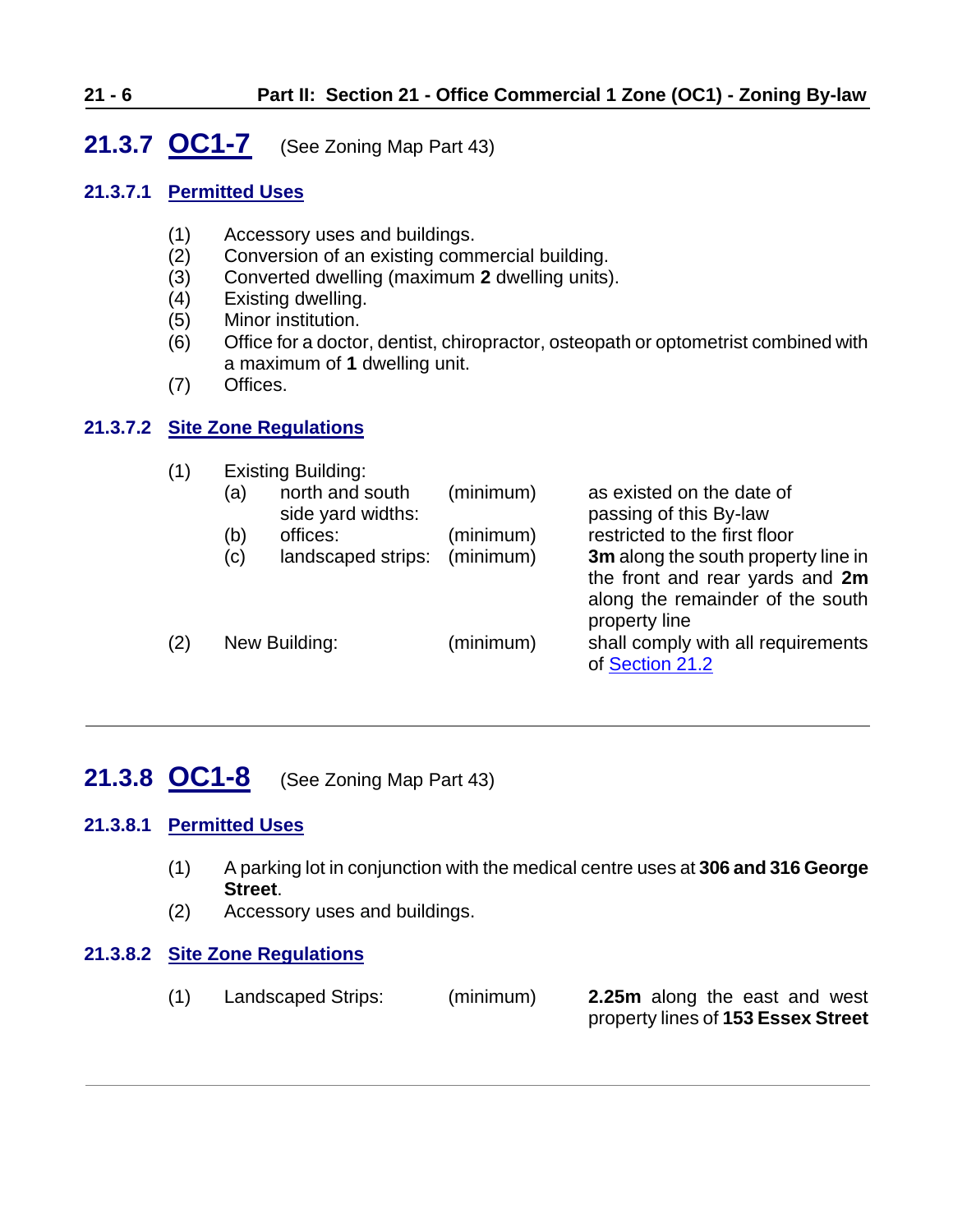### <span id="page-6-0"></span>**21.3.9 OC1-9** (See Zoning Map Part 43)

#### **21.3.9.1 Permitted Uses**

(1) Medical centre with no more than **3** physicians, surgeons, dentists or other medical practitioners together with their nurses, clerical and technical employees in the practice of these professions.

#### **21.3.9.2 Site Zone Regulations**

| (1)        | <b>Restrictions:</b>                                   |           | no                  | provision<br>accommodation for patients or any<br>form of retail trade including the<br>sale of pharmaceutical products | οt | bed |
|------------|--------------------------------------------------------|-----------|---------------------|-------------------------------------------------------------------------------------------------------------------------|----|-----|
| (2)        | Side Yard Widths:                                      | (minimum) |                     | 1.2m along the north side and 3m<br>along the south side                                                                |    |     |
| (3)        | Parking:                                               | (minimum) | <b>Essex Street</b> | 3 parking spaces permitted in the<br>north side yard setback from                                                       |    |     |
| (4)<br>(5) | Landscaped Open Space: (minimum)<br>Landscaped Strips: | (minimum) | 20%                 | no landscaped strip required for<br>that portion of the parking area that<br>abuts 215 N. Mitton Street                 |    |     |

### <span id="page-6-1"></span>**21.3.10 OC1-10** (See Zoning Map Part 43)

#### **21.3.10.1 Permitted Uses**

- (1) Accessory uses and buildings.
- (2) Parking associated with the medical centre located at **316 George Street**.

#### **21.3.10.2 Site Zone Regulations**

|     | Fencing:                            | (minimum) | a solid, opaque privacy fence,<br>1.5m in height shall be provided<br>along the property lines adjacent to<br>the west and north limits of the<br>parking area |
|-----|-------------------------------------|-----------|----------------------------------------------------------------------------------------------------------------------------------------------------------------|
| (2) | Front & Rear Yard Depths: (minimum) |           | as existed on the date of passing<br>of this By-law                                                                                                            |
| (3) | Side Yard Widths:                   | (minimum) | as existed on the date of passing<br>of this By-law                                                                                                            |
| (4) | Landscaped Open Space: (minimum)    |           | existing areas shall be maintained                                                                                                                             |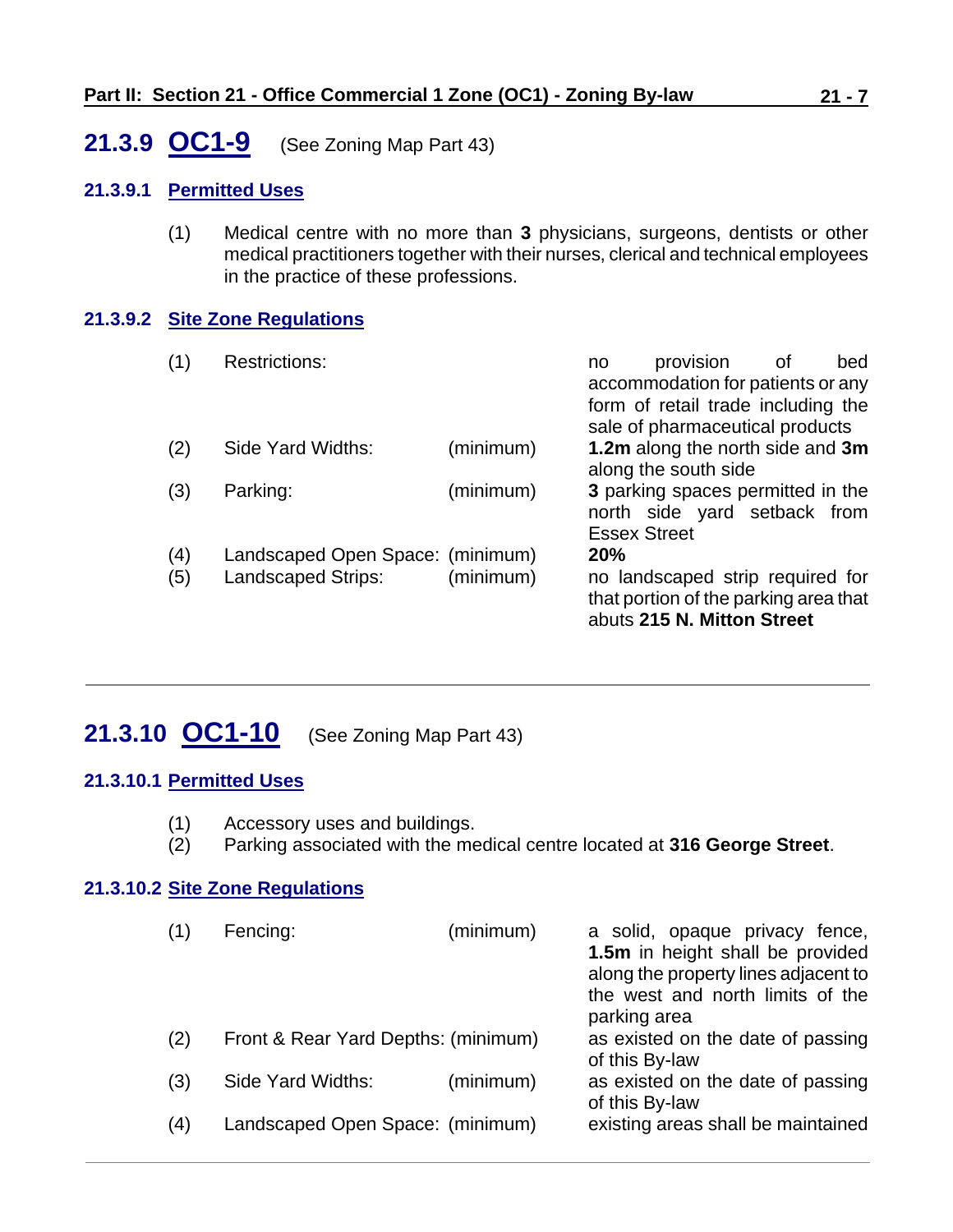### <span id="page-7-0"></span>**21.3.11 OC1-11** (See Zoning Map Part 54)

#### **21.3.11.1 Permitted Uses**

- (1) A doctor's office.
- (2) Accessory uses and buildings.

#### **21.3.11.2 Site Zone Regulations**

| (1) | Front & Rear Yard Depths: (minimum) |           | as existed on the date of passing<br>of this By-law                                                                                                           |
|-----|-------------------------------------|-----------|---------------------------------------------------------------------------------------------------------------------------------------------------------------|
| (2) | Side Yard Widths:                   | (minimum) | as existed on the date of passing<br>of this By-law                                                                                                           |
| (3) | Parking:                            | (minimum) | 5 parking spaces                                                                                                                                              |
| (4) | Lighting:                           | (minimum) | any exterior lighting of the building<br>or parking area shall be non-glare<br>type and directed away<br>from<br>adjacent residential properties              |
| (5) | Landscaped Open Space: (minimum)    |           | existing landscaped open space<br>shall be maintained                                                                                                         |
| (6) | Fencing:                            | (minimum) | an opaque privacy fence 1.5m in<br>height shall be maintained along<br>the south, east and west limits of<br>the property where they abut the<br>parking area |

## <span id="page-7-1"></span>**21.3.12 OC1-12** (See Zoning Map Part 54)

### **21.3.12.1 Permitted Uses**

- (1) Accessory uses and buildings.
- (2) Existing dwelling.
- (3) Medical centre/clinic use.

#### **21.3.12.2 Site Zone Regulations**

| (1)        | Side Yard Widths:             | (minimum)              | 1.9m on the west side and 3.9m<br>on the south side                                              |
|------------|-------------------------------|------------------------|--------------------------------------------------------------------------------------------------|
| (2)<br>(3) | Landscaped Strip:<br>Parking: | (minimum)<br>(minimum) | <b>1.9m</b> along the west property line<br>permitted on the north setback<br>from George Street |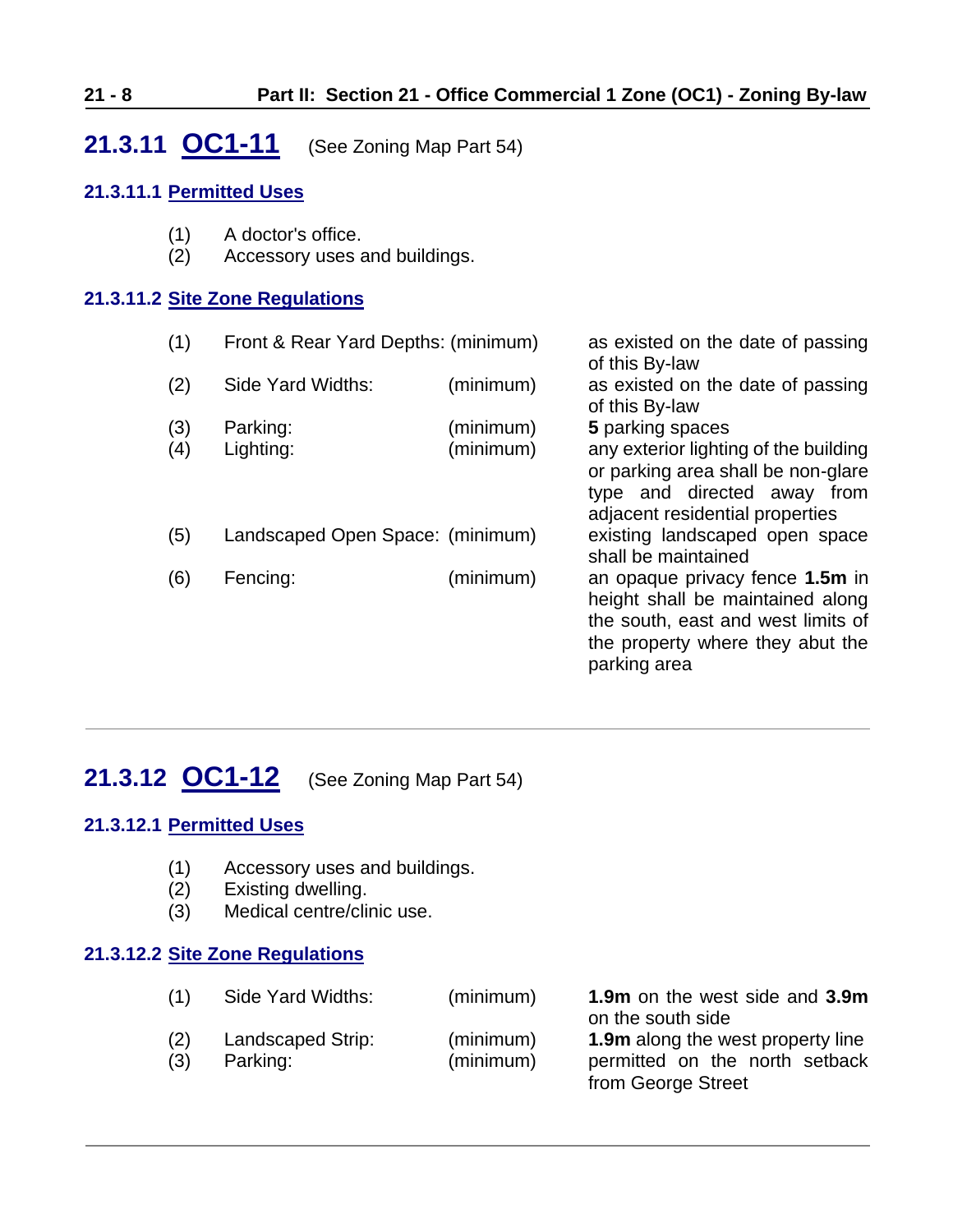### <span id="page-8-0"></span>**21.3.13 OC1-13** (See Zoning Map Part 55)

#### **21.3.13.1 Permitted Uses**

- (1) Accessory uses and buildings.
- (2) Offices.

#### **21.3.13.2 Site Zone Regulations**

| (1)        | Fencing:                                     | (minimum) | an opaque wood, metal, stone or<br>brick privacy fence 1.5m in height<br>along the south property line from<br>the rear of the building to the east<br>property line |
|------------|----------------------------------------------|-----------|----------------------------------------------------------------------------------------------------------------------------------------------------------------------|
| (2)        | Height:                                      | (maximum) | 1% storeys                                                                                                                                                           |
| (3)<br>(4) | Parking:<br>Landscaped Open Space: (minimum) | (minimum) | 13 parking spaces<br>existing landscaped open space to<br>be maintained                                                                                              |

# <span id="page-8-1"></span>**21.3.14 OC1-14** (See Zoning Map Part 60)

#### **21.3.14.1 Permitted Uses**

- (1) Accessory uses and buildings.
- (2) Medical centres/clinics.
- (3) Offices.
- (4) All of those uses set out in Section 8.1. *(175/2007)*

*(175/2007)*

#### **21.3.14.2 Site Zone Regulations**

(1) The regulations set out in  $Section 21.2$  shall apply.

#### **21.3.14.3 Site Zone Regulations for Uses Set out in Section 8.1**

(1) The regulations set out in Section 8.2 shall apply.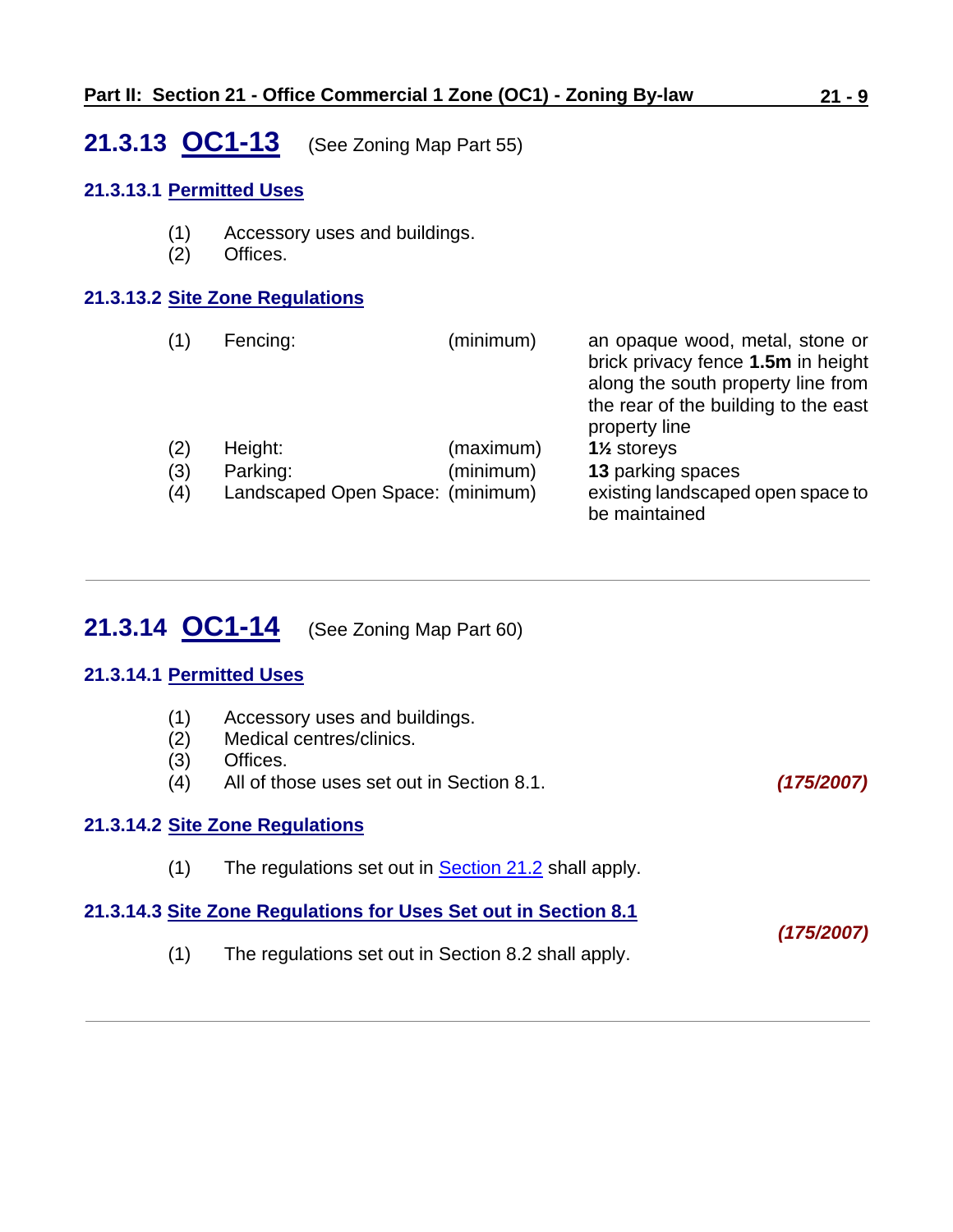### <span id="page-9-0"></span>**21.3.15 OC1-15** (See Zoning Map Part 31)

#### **21.3.15.1 Permitted Uses**

- (1) Accessory uses and buildings.
- (2) Commercial schools.
- (3) Offices.

#### **21.3.15.2 Site Zone Regulations**

| (1) | Front Yard Depth:              | (minimum) | 12 <sub>m</sub>                                                                                                       |
|-----|--------------------------------|-----------|-----------------------------------------------------------------------------------------------------------------------|
| (2) | Side Yard Widths:              | (minimum) | 3m, except that where an existing<br>building has a side yard of less<br>than 3m, the lesser side yard shall<br>apply |
| (3) | Rear Yard Depth:               | (minimum) | 12m                                                                                                                   |
| (4) | Height:                        | (maximum) | 2 storeys                                                                                                             |
| (5) | <b>Floor Area Restriction:</b> | (maximum) | 300m <sup>2</sup>                                                                                                     |

### **21.3.16 OC1-16** (See Zoning Map Part 32)

#### **21.3.16.1 Site Zone Regulations**

<span id="page-9-1"></span>

| (1) Planting Strips width: | (minimum) | <b>1.43m</b> along west property line |
|----------------------------|-----------|---------------------------------------|
| (2) All Other Regulations: |           | The regulations set out in            |
|                            |           | Section 21.2 shall apply              |

# <span id="page-9-2"></span>**21.3.17 OC1-17** (See Zoning Map Part 43) *(27/2021)*

*(23/2011)*

#### **21.3.17.1 Permitted Uses**

- (1) Converted dwelling containing a maximum of three (3) dwelling units; and
- (2) Those uses set out in Section 21.1.

#### **21.3.17.2 Site Zone Regulations**

| (1) | Lot Frontage:     | (minimum) | As existed on the date of<br>passing of this By-law. |
|-----|-------------------|-----------|------------------------------------------------------|
| (2) | Lot Area:         | (minimum) | As existed on the date of                            |
| (3) | Front Yard Depth: | (minimum) | passing of this By-law.<br>As existed on the date of |
| (4) | Side Yard Widths: | (minimum) | passing of this By-law.<br>As existed on the date of |